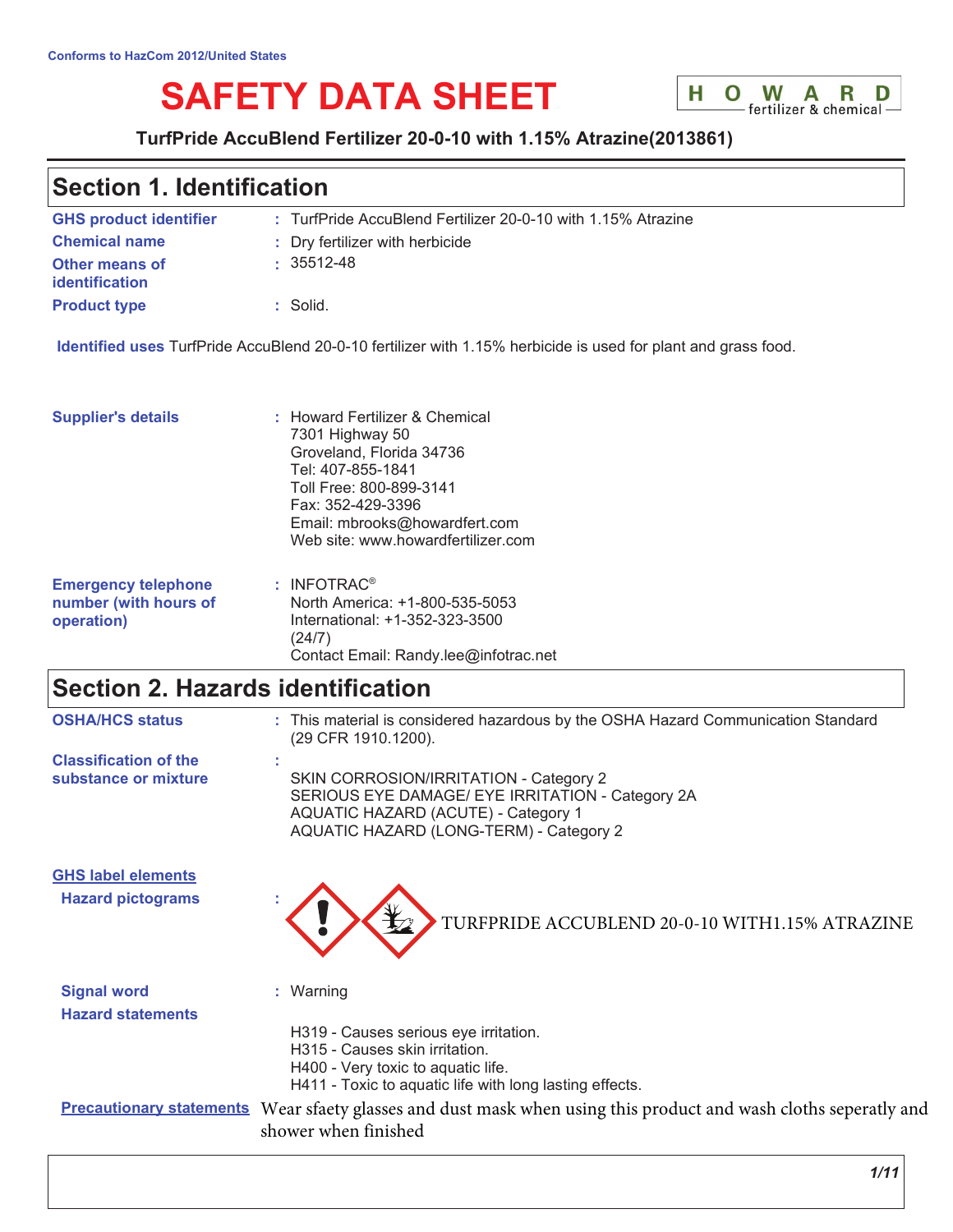# **Section 2. Hazards identification**

| <b>Prevention</b>                          | : P280 - Wear protective gloves. Wear eye or face protection.<br>P210 - Keep away from heat. - No smoking.<br>P220 - Keep away from clothing, incompatible materials and combustible materials.<br>P221 - Take any precaution to avoid mixing with combustibles and other incompatible<br>materials.<br>P273 - Avoid release to the environment.<br>P264 - Wash hands thoroughly after handling.                                                                                           |
|--------------------------------------------|--------------------------------------------------------------------------------------------------------------------------------------------------------------------------------------------------------------------------------------------------------------------------------------------------------------------------------------------------------------------------------------------------------------------------------------------------------------------------------------------|
| <b>Response</b>                            | : P391 - Collect spillage.<br>P302 + P352 + P362-2 + P363 - IF ON SKIN: Wash with plenty of soap and water. Take<br>off contaminated clothing. Wash contaminated clothing before reuse.<br>P332 + P313 - If skin irritation occurs: Get medical attention.<br>P305 + P351 + P338 - IF IN EYES: Rinse cautiously with water for several minutes.<br>Remove contact lenses, if present and easy to do. Continue rinsing.<br>P337 + P313 - If eye irritation persists: Get medical attention. |
| <b>Storage</b>                             | : Not applicable.                                                                                                                                                                                                                                                                                                                                                                                                                                                                          |
| <b>Disposal</b>                            | : P501 - Dispose of contents and container in accordance with all local, regional, national<br>and international regulations.                                                                                                                                                                                                                                                                                                                                                              |
| <b>Hazards not otherwise</b><br>classified | : None known.                                                                                                                                                                                                                                                                                                                                                                                                                                                                              |

# Section 3. Composition/information on ingredients

| <b>Substance/mixture</b>                       | : Mixture                       |
|------------------------------------------------|---------------------------------|
| <b>Chemical name</b>                           | : Dry fertilizer with herbicide |
| <b>Other means of</b><br><i>identification</i> | : Not available.                |

## **CAS number/other identifiers**

| <b>CAS number</b>   | : Not applicable. |
|---------------------|-------------------|
| <b>Product code</b> | : Not available.  |

| Ingredient name   | $\frac{9}{6}$ | <b>CAS number</b> |
|-------------------|---------------|-------------------|
| Sulfur            | $2 - 6$       | 7704-34-9         |
| Atrazine          | 1.15          | 1912-24-9         |
| Potassium Sulfate | 10-30         | 7778-80-5         |
| Ammonium Sulfate  | 10-30         | 7783-20-2         |

Any concentration shown as a range is to protect confidentiality or is due to batch variation.

There are no additional ingredients present which, within the current knowledge of the supplier and in the concentrations applicable, are classified as hazardous to health or the environment and hence require reporting in this section.

Occupational exposure limits, if available, are listed in Section 8.

# **Section 4. First aid measures**

| <b>Description of necessary first aid measures</b> |                                                                                                                                                                                                                                                                                                                                                                                                        |
|----------------------------------------------------|--------------------------------------------------------------------------------------------------------------------------------------------------------------------------------------------------------------------------------------------------------------------------------------------------------------------------------------------------------------------------------------------------------|
| Eye contact                                        | : Immediately flush eyes with plenty of water, occasionally lifting the upper and lower<br>eyelids. Check for and remove any contact lenses. Continue to rinse for at least 20<br>minutes. Get medical attention.                                                                                                                                                                                      |
| <b>Inhalation</b>                                  | : Remove victim to fresh air and keep at rest in a position comfortable for breathing. If not<br>breathing, if breathing is irregular or if respiratory arrest occurs, provide artificial<br>respiration or oxygen by trained personnel. It may be dangerous to the person providing<br>aid to give mouth-to-mouth resuscitation. Maintain an open airway. Get medical<br>attention if symptoms occur. |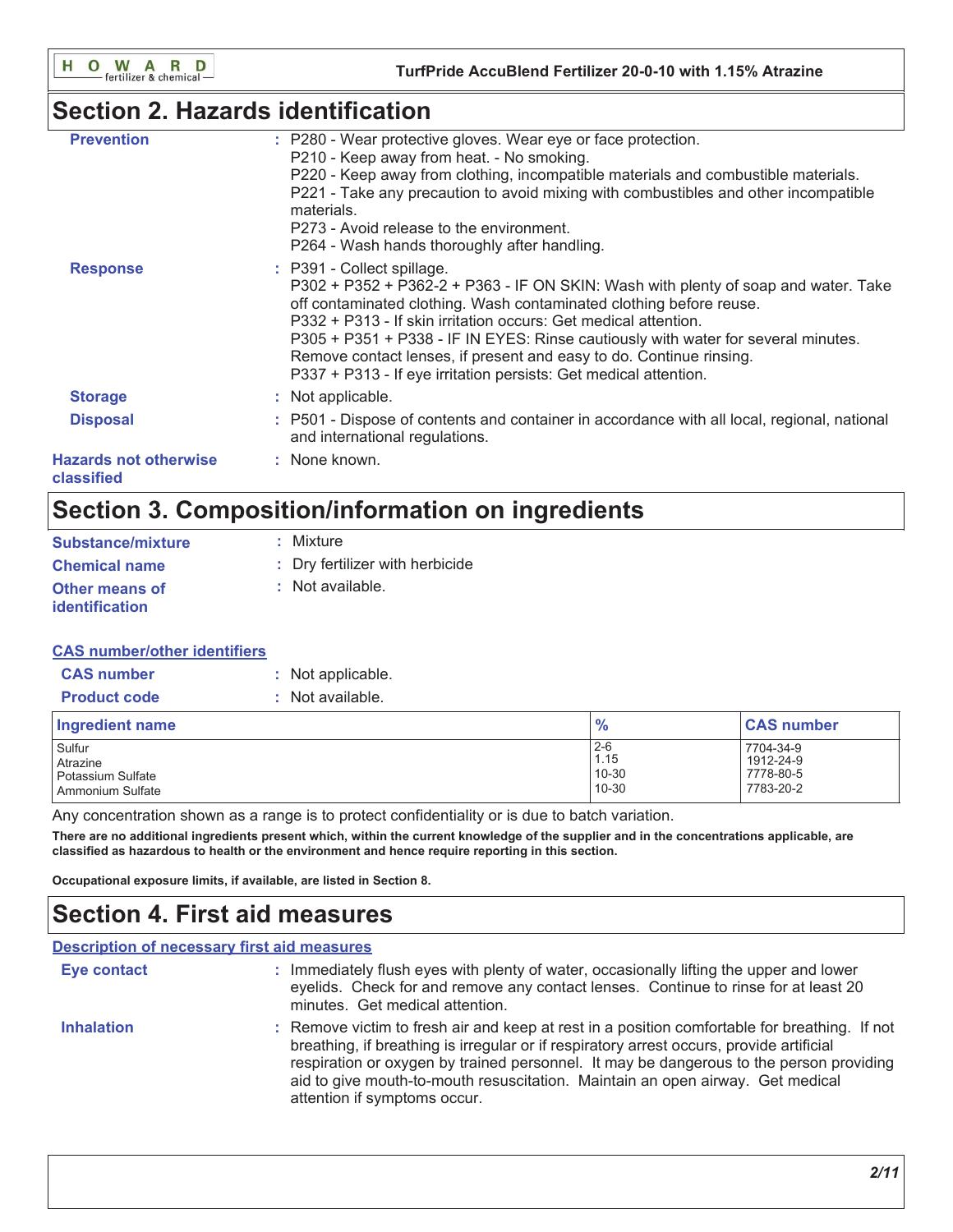## **Section 4. First aid measures**

| <b>Skin contact</b> | : Flush contaminated skin with plenty of water. Continue to rinse for at least 20 minutes. |
|---------------------|--------------------------------------------------------------------------------------------|
|                     | Get medical attention. Wash clothing before reuse. Clean shoes thoroughly before           |
|                     | reuse.                                                                                     |

**Ingestion** : Wash out mouth with water. If material has been swallowed and the exposed person is conscious, give small quantities of water to drink. Stop if the exposed person feels sick as vomiting may be dangerous. Do not induce vomiting unless directed to do so by medical personnel. If vomiting occurs, the head should be kept low so that vomit does not enter the lungs. Get medical attention if adverse health effects persist or are severe. Never give anything by mouth to an unconscious person. Get medical attention if symptoms occur.

| <b>Most important symptoms/effects, acute and delayed</b> |                                                                                                                                                                               |  |
|-----------------------------------------------------------|-------------------------------------------------------------------------------------------------------------------------------------------------------------------------------|--|
| <b>Potential acute health effects</b>                     |                                                                                                                                                                               |  |
| <b>Eye contact</b>                                        | : Causes serious eye irritation.                                                                                                                                              |  |
| <b>Inhalation</b>                                         | : Exposure to decomposition products may cause a health hazard. Serious effects may<br>be delayed following exposure.                                                         |  |
| <b>Skin contact</b>                                       | : Causes skin irritation.                                                                                                                                                     |  |
| <b>Ingestion</b>                                          | : Irritating to mouth, throat and stomach.                                                                                                                                    |  |
| Over-exposure signs/symptoms                              |                                                                                                                                                                               |  |
| Eye contact                                               | : Adverse symptoms may include the following:<br>pain or irritation<br>watering<br>redness                                                                                    |  |
| <b>Inhalation</b>                                         | : No known significant effects or critical hazards.                                                                                                                           |  |
| <b>Skin contact</b>                                       | : Adverse symptoms may include the following:<br>irritation<br>redness                                                                                                        |  |
| <b>Ingestion</b>                                          | : No known significant effects or critical hazards.                                                                                                                           |  |
|                                                           | Indication of immediate medical attention and special treatment needed, if necessary                                                                                          |  |
| <b>Notes to physician</b>                                 | : In case of inhalation of decomposition products in a fire, symptoms may be delayed.<br>The exposed person may need to be kept under medical surveillance for 48 hours.      |  |
| <b>Specific treatments</b>                                | : No specific treatment.                                                                                                                                                      |  |
| <b>Protection of first-aiders</b>                         | : No action shall be taken involving any personal risk or without suitable training. It may<br>be dangerous to the person providing aid to give mouth-to-mouth resuscitation. |  |

See toxicological information (Section 11)

# **Section 5. Fire-fighting measures**

| <b>Extinguishing media</b>                           |                                                                                                                                                                                                                                                          |
|------------------------------------------------------|----------------------------------------------------------------------------------------------------------------------------------------------------------------------------------------------------------------------------------------------------------|
| <b>Suitable extinguishing</b><br>media               | : Use an extinguishing agent suitable for the surrounding fire.                                                                                                                                                                                          |
| Unsuitable extinguishing<br>media                    | None known.                                                                                                                                                                                                                                              |
| <b>Specific hazards arising</b><br>from the chemical | : This material is very toxic to aguatic life. This material is toxic to aguatic life with long<br>lasting effects. Fire water contaminated with this material must be contained and<br>prevented from being discharged to any waterway, sewer or drain. |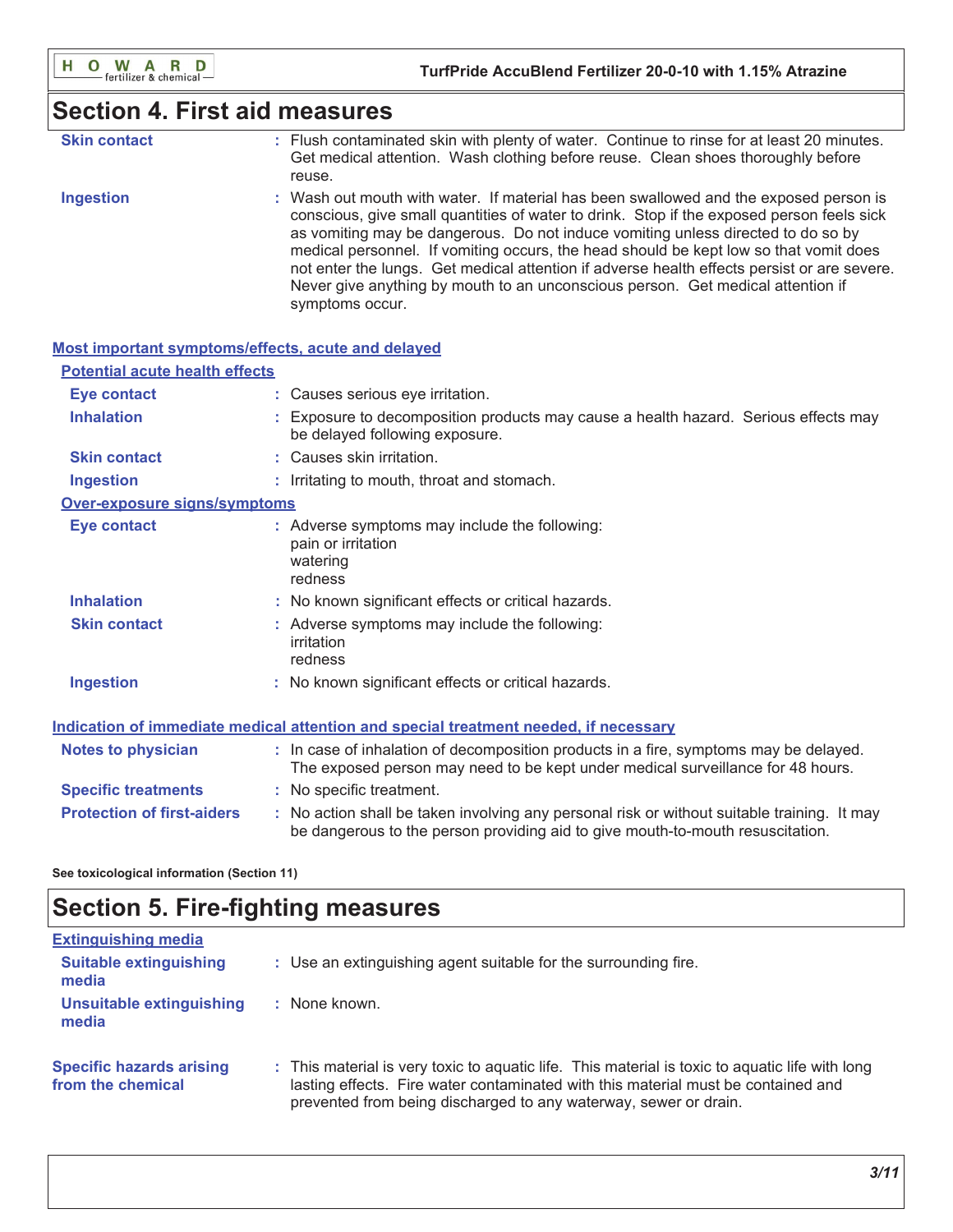O W A R D H.

## **Section 5. Fire-fighting measures**

| <b>Hazardous thermal</b><br>decomposition products | Decomposition products may include the following materials:<br>carbon dioxide<br>carbon monoxide<br>nitrogen oxides<br>Sulfur oxides<br>metal oxide/oxides |
|----------------------------------------------------|------------------------------------------------------------------------------------------------------------------------------------------------------------|
| <b>Special protective actions</b>                  | : Move containers from fire area if this can be done without risk. Use water spray to keep                                                                 |
| for fire-fighters                                  | fire-exposed containers cool.                                                                                                                              |
| <b>Special protective</b>                          | : Fire-fighters should wear appropriate protective equipment and self-contained breathing                                                                  |
| equipment for fire-fighters                        | apparatus (SCBA) with a full face-piece operated in positive pressure mode.                                                                                |

## **Section 6. Accidental release measures**

## Personal precautions, protective equipment and emergency procedures

| For non-emergency<br>personnel   | : Keep unnecessary and unprotected personnel from entering. Do not touch or walk<br>through spilled material. Shut off all ignition sources. No flares, smoking or flames in<br>hazard area. Provide adequate ventilation. Wear appropriate respirator when<br>ventilation is inadequate. Put on appropriate personal protective equipment.       |
|----------------------------------|---------------------------------------------------------------------------------------------------------------------------------------------------------------------------------------------------------------------------------------------------------------------------------------------------------------------------------------------------|
| For emergency responders :       | If specialized clothing is required to deal with the spillage, take note of any information in<br>Section 8 on suitable and unsuitable materials. See also the information in "For non-<br>emergency personnel".                                                                                                                                  |
| <b>Environmental precautions</b> | : Avoid dispersal of spilled material and runoff and contact with soil, waterways, drains<br>and sewers. Inform the relevant authorities if the product has caused environmental<br>pollution (sewers, waterways, soil or air). Water polluting material. May be harmful to<br>the environment if released in large quantities. Collect spillage. |

#### Methods and materials for containment and cleaning up

: Move containers from spill area. Use spark-proof tools and explosion-proof equipment. **Spill** Approach release from upwind. Prevent entry into sewers, water courses, basements or confined areas. Avoid dust generation. Do not dry sweep. Vacuum dust with equipment fitted with a HEPA filter and place in a closed, labeled waste container. Dispose of via a licensed waste disposal contractor. Note: see Section 1 for emergency contact information and Section 13 for waste disposal.

# **Section 7. Handling and storage**

## **Precautions for safe handling**

| <b>Protective measures</b>                       | : Put on appropriate personal protective equipment (see Section 8). Do not ingest. Avoid<br>contact with eyes, skin and clothing. Avoid release to the environment. Keep in the<br>original container or an approved alternative made from a compatible material, kept<br>tightly closed when not in use. Keep away from clothing, incompatible materials and<br>combustible materials. Keep away from heat. Empty containers retain product residue<br>and can be hazardous. Do not reuse container. |
|--------------------------------------------------|-------------------------------------------------------------------------------------------------------------------------------------------------------------------------------------------------------------------------------------------------------------------------------------------------------------------------------------------------------------------------------------------------------------------------------------------------------------------------------------------------------|
| <b>Advice on general</b><br>occupational hygiene | : Eating, drinking and smoking should be prohibited in areas where this material is<br>handled, stored and processed. Workers should wash hands and face before eating,<br>drinking and smoking. See also Section 8 for additional information on hygiene<br>measures.                                                                                                                                                                                                                                |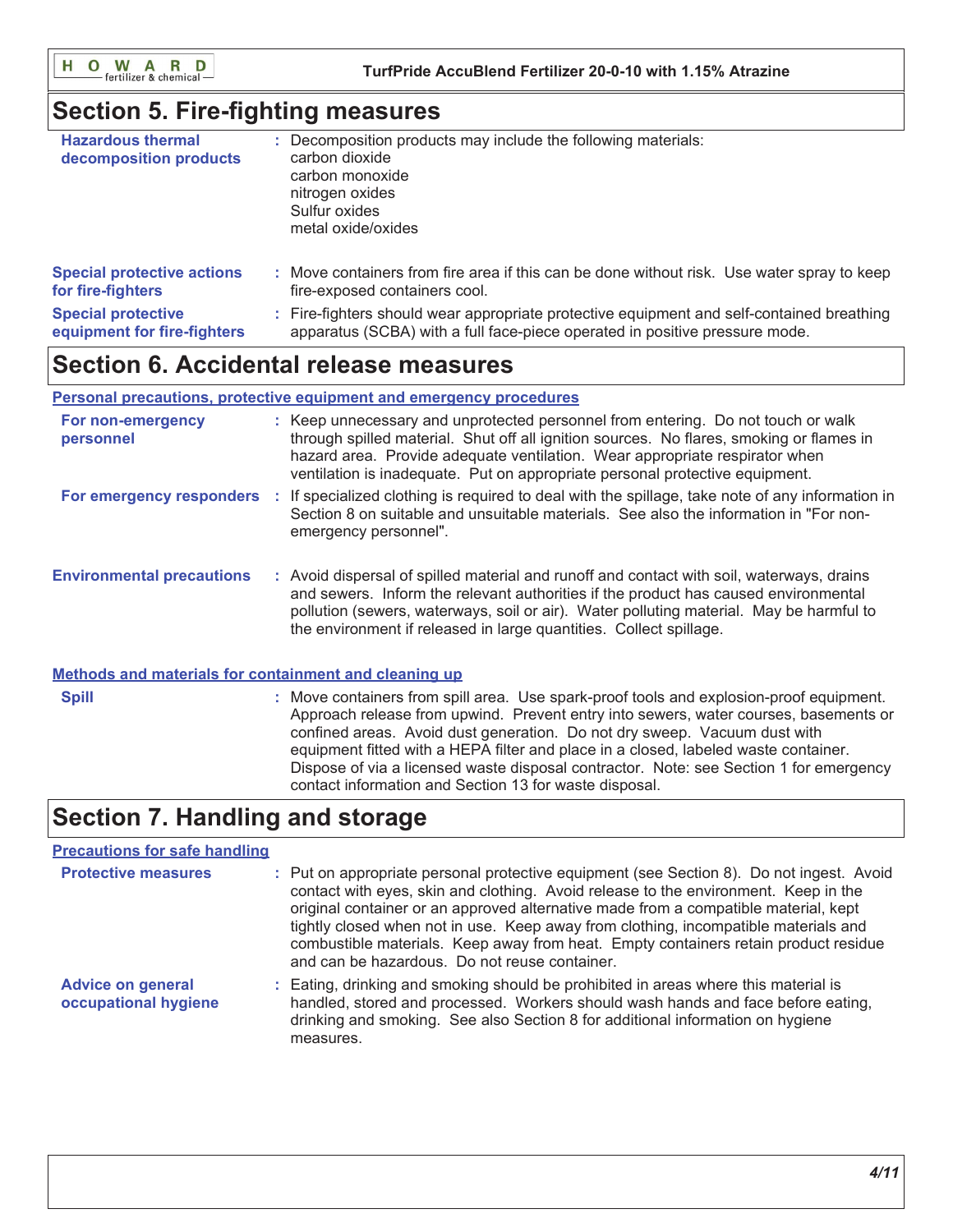

# Section 7. Handling and storage

| <b>Conditions for safe storage,</b> | Store in accordance with local regulations. Store in original container protected from    |
|-------------------------------------|-------------------------------------------------------------------------------------------|
| including any                       | direct sunlight in a dry, cool and well-ventilated area, away from incompatible materials |
| <b>incompatibilities</b>            | (see Section 10) and food and drink. Separate from reducing agents and combustible        |
|                                     | materials. Keep container tightly closed and sealed until ready for use. Containers that  |
|                                     | have been opened must be carefully resealed and kept upright to prevent leakage. Do       |
|                                     | not store in unlabeled containers. Use appropriate containment to avoid environmental     |
|                                     | contamination.                                                                            |

## Section 8. Exposure controls/personal protection

## **Control parameters**

#### **Occupational exposure limits**

| Ingredient name | <b>Exposure limits</b>                                                                                                                                                                      |
|-----------------|---------------------------------------------------------------------------------------------------------------------------------------------------------------------------------------------|
| Sulfur          | <b>ACGIH TLV (United States).</b><br>TWA: 10 mg/m <sup>3</sup> 8 hours. Form: Nuisance dust.<br><b>OSHA PEL (United States).</b><br>TWA: 15 mg/m <sup>3</sup> 8 hours. Form: Nuisance dust. |

| <b>Appropriate engineering</b><br><b>controls</b> | : Good general ventilation should be sufficient to control worker exposure to airborne<br>contaminants.                                                        |
|---------------------------------------------------|----------------------------------------------------------------------------------------------------------------------------------------------------------------|
| <b>Environmental exposure</b><br><b>controls</b>  | Emissions from ventilation or work process equipment should be checked to ensure<br>they comply with the requirements of environmental protection legislation. |

#### **Individual protection measures** : Wash hands, forearms and face thoroughly after handling chemical products, before **Hygiene measures** eating, smoking and using the lavatory and at the end of the working period. Appropriate techniques should be used to remove potentially contaminated clothing. Wash contaminated clothing before reusing. Ensure that eyewash stations and safety showers are close to the workstation location. : Safety eyewear complying with an approved standard should be used when a risk **Eye/face protection** assessment indicates this is necessary to avoid exposure to liquid splashes, mists, gases or dusts. If contact is possible, the following protection should be worn, unless the assessment indicates a higher degree of protection: chemical splash goggles. **Skin protection** : Chemical-resistant, impervious gloves complying with an approved standard should be **Hand protection** worn at all times when handling chemical products if a risk assessment indicates this is necessary. **Body protection** : Personal protective equipment for the body should be selected based on the task being performed and the risks involved and should be approved by a specialist before handling this product. **Other skin protection** : Appropriate footwear and any additional skin protection measures should be selected based on the task being performed and the risks involved and should be approved by a specialist before handling this product. : Use a properly fitted, particulate filter respirator complying with an approved standard if **Respiratory protection** a risk assessment indicates this is necessary. Respirator selection must be based on known or anticipated exposure levels, the hazards of the product and the safe working limits of the selected respirator.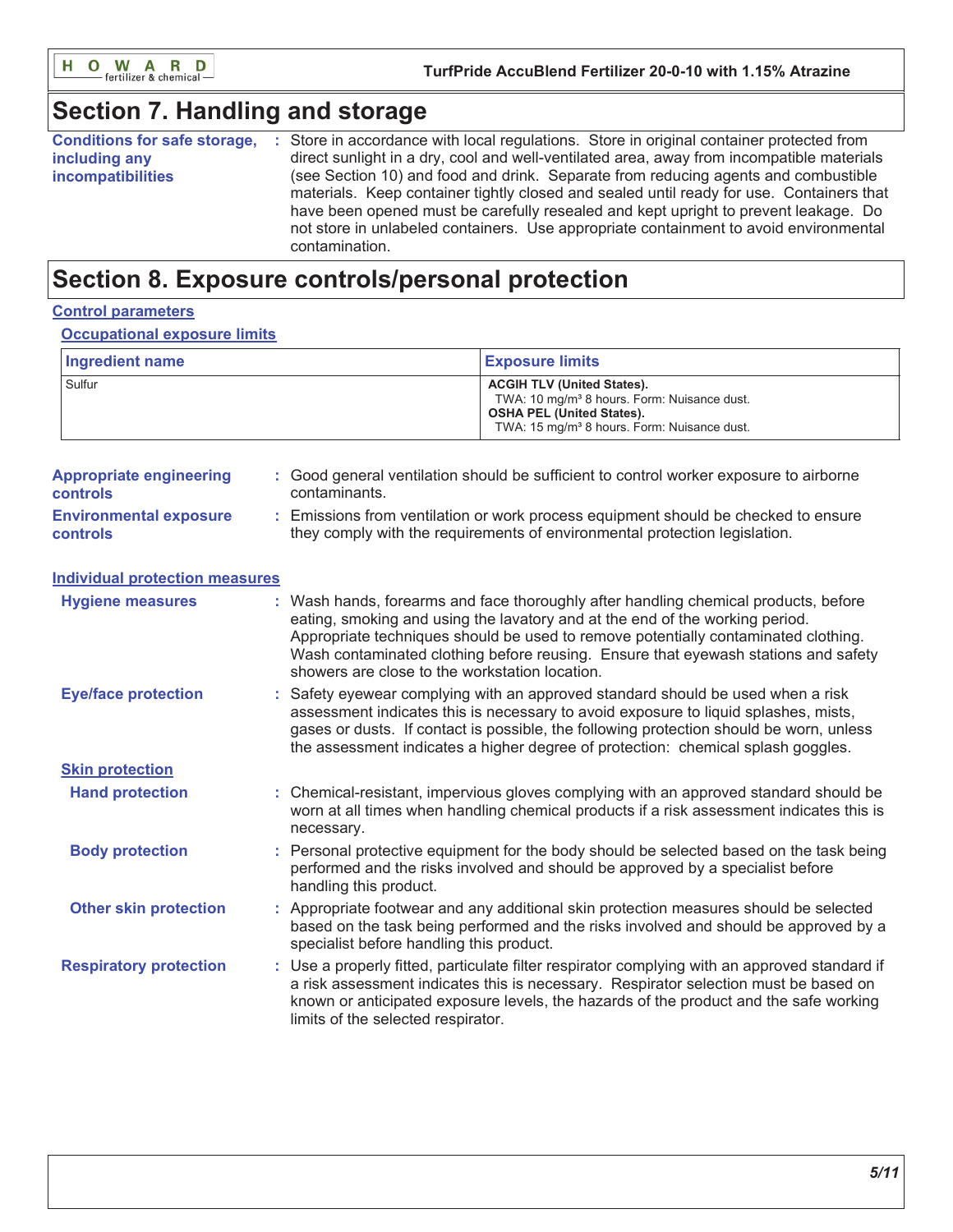# Section 9. Physical and chemical properties

## **Appearance**

| <b>Physical state</b>                             |   | Solid. [Granular.]                                                            |
|---------------------------------------------------|---|-------------------------------------------------------------------------------|
| <b>Color</b>                                      |   | Brownish to multicolor.                                                       |
| Odor                                              |   | Ammonia. [Slight]                                                             |
| <b>Odor threshold</b>                             | ٠ | Not available.                                                                |
| рH                                                |   | 6.8 [Conc. (% w/w): 1%]                                                       |
| <b>Melting point</b>                              |   | Not available.                                                                |
| <b>Boiling point</b>                              |   | : Not available.                                                              |
| <b>Flash point</b>                                |   | Not available.                                                                |
| <b>Evaporation rate</b>                           |   | : Not available.                                                              |
| <b>Flammability (solid, gas)</b>                  |   | : Not available.                                                              |
| Lower and upper explosive<br>(flammable) limits   |   | : Not available.                                                              |
| <b>Vapor pressure</b>                             |   | : Not available.                                                              |
| <b>Vapor density</b>                              |   | : Not available.                                                              |
| <b>Relative density</b>                           |   | Not available.                                                                |
| <b>Solubility</b>                                 |   | : Very slightly soluble in the following materials: cold water and hot water. |
| <b>Partition coefficient: n-</b><br>octanol/water |   | : Not available.                                                              |
| <b>Auto-ignition temperature</b>                  |   | : Not available.                                                              |
| <b>Decomposition temperature</b>                  |   | : Not available.                                                              |
| <b>Viscosity</b>                                  |   | Not available.                                                                |
| <b>Volatility</b>                                 |   | Not available.                                                                |

# Section 10. Stability and reactivity

| <b>Reactivity</b>                                   | : No specific test data related to reactivity available for this product or its ingredients.                                                                                                                                                              |
|-----------------------------------------------------|-----------------------------------------------------------------------------------------------------------------------------------------------------------------------------------------------------------------------------------------------------------|
| <b>Chemical stability</b>                           | : The product is stable.                                                                                                                                                                                                                                  |
| <b>Possibility of hazardous</b><br><b>reactions</b> | : Hazardous reactions or instability may occur under certain conditions of storage or use.<br>Conditions may include the following:<br>contact with combustible materials<br>Reactions may include the following:<br>risk of causing or intensifying fire |
| <b>Conditions to avoid</b>                          | : No specific data.                                                                                                                                                                                                                                       |
| <b>Incompatible materials</b>                       | : Reactive or incompatible with the following materials: oxidizing materials, acids and<br>alkalis.                                                                                                                                                       |
| <b>Hazardous decomposition</b><br>products          | : Under normal conditions of storage and use, hazardous decomposition products should<br>not be produced.                                                                                                                                                 |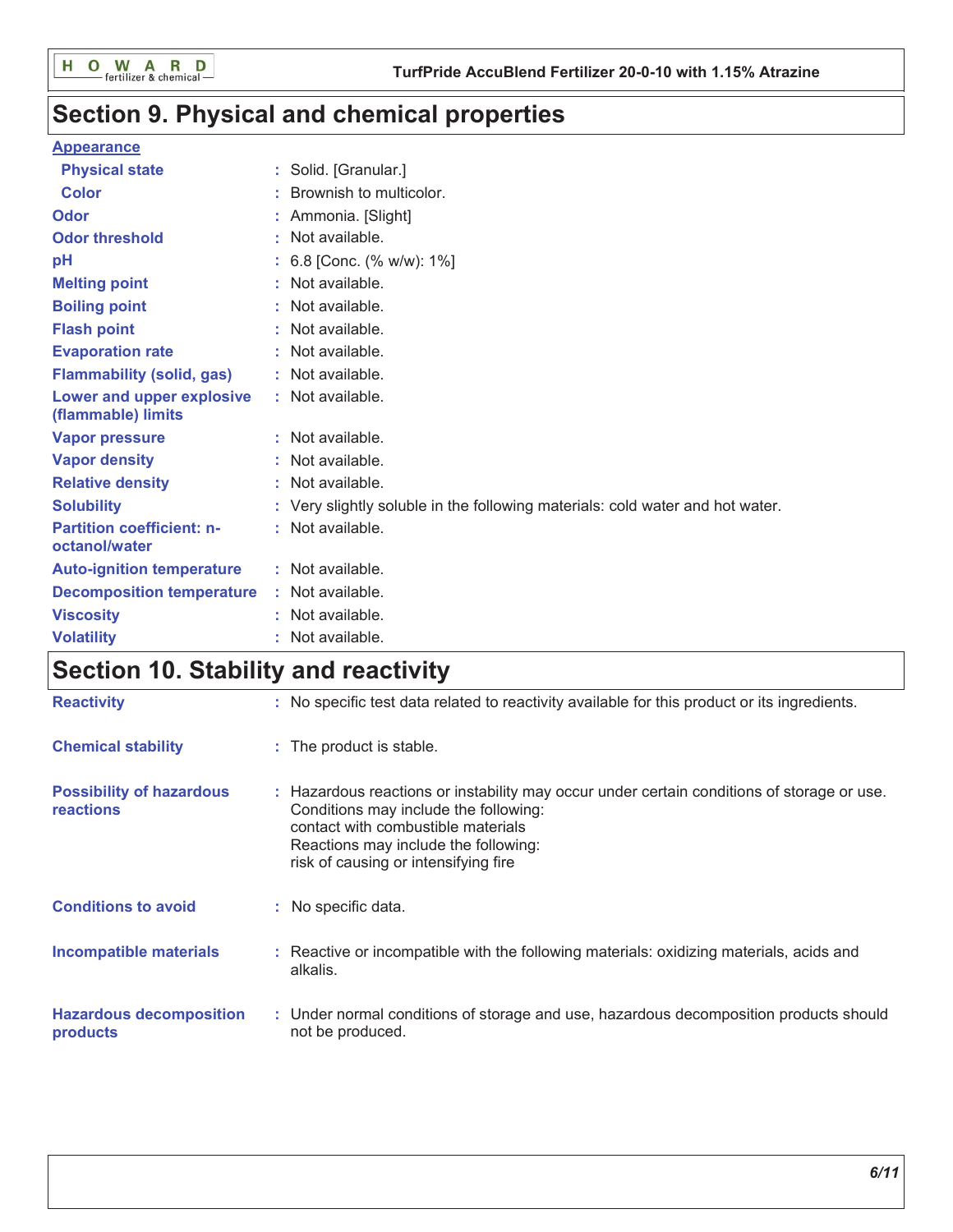# **Section 11. Toxicological information**

## Information on toxicological effects

## **Acute toxicity**

| <b>Product/ingredient name</b>                                                           | <b>Result</b>                                                                                                         |                                  | <b>Species</b> |              | <b>Dose</b> |                 | <b>Exposure</b> |                    |
|------------------------------------------------------------------------------------------|-----------------------------------------------------------------------------------------------------------------------|----------------------------------|----------------|--------------|-------------|-----------------|-----------------|--------------------|
| Atrazine                                                                                 | LD50 Oral<br>Rat                                                                                                      |                                  |                | >2,000 mg/kg |             |                 |                 |                    |
| <b>Irritation/Corrosion</b>                                                              |                                                                                                                       |                                  |                |              |             |                 |                 |                    |
| <b>Product/ingredient name</b>                                                           | <b>Result</b>                                                                                                         | <b>Species</b>                   |                | <b>Score</b> |             | <b>Exposure</b> |                 | <b>Observation</b> |
| Atrazine                                                                                 | non-irritating                                                                                                        | Rabbit                           |                |              |             |                 |                 |                    |
| <b>Sensitization</b>                                                                     |                                                                                                                       |                                  |                |              |             |                 |                 |                    |
| There is no data available.                                                              |                                                                                                                       |                                  |                |              |             |                 |                 |                    |
| <b>Carcinogenicity</b>                                                                   |                                                                                                                       |                                  |                |              |             |                 |                 |                    |
| There is no data available.                                                              |                                                                                                                       |                                  |                |              |             |                 |                 |                    |
| <b>Specific target organ toxicity (single exposure)</b>                                  |                                                                                                                       |                                  |                |              |             |                 |                 |                    |
| There is no data available.                                                              |                                                                                                                       |                                  |                |              |             |                 |                 |                    |
| <b>Specific target organ toxicity (repeated exposure)</b>                                |                                                                                                                       |                                  |                |              |             |                 |                 |                    |
| There is no data available.                                                              |                                                                                                                       |                                  |                |              |             |                 |                 |                    |
| <b>Aspiration hazard</b>                                                                 |                                                                                                                       |                                  |                |              |             |                 |                 |                    |
| There is no data available.                                                              |                                                                                                                       |                                  |                |              |             |                 |                 |                    |
| <b>Information on the likely</b><br>routes of exposure                                   | : Dermal contact. Eye contact. Inhalation. Ingestion.                                                                 |                                  |                |              |             |                 |                 |                    |
| <b>Potential acute health effects</b>                                                    |                                                                                                                       |                                  |                |              |             |                 |                 |                    |
| <b>Eye contact</b>                                                                       |                                                                                                                       | : Causes serious eye irritation. |                |              |             |                 |                 |                    |
| <b>Inhalation</b>                                                                        | : Exposure to decomposition products may cause a health hazard. Serious effects may<br>be delayed following exposure. |                                  |                |              |             |                 |                 |                    |
| <b>Skin contact</b>                                                                      | : Causes skin irritation.                                                                                             |                                  |                |              |             |                 |                 |                    |
| <b>Ingestion</b>                                                                         | : Irritating to mouth, throat and stomach.                                                                            |                                  |                |              |             |                 |                 |                    |
| <b>Symptoms related to the physical, chemical and toxicological characteristics</b>      |                                                                                                                       |                                  |                |              |             |                 |                 |                    |
| <b>Eye contact</b>                                                                       | : Adverse symptoms may include the following:<br>pain or irritation<br>watering<br>redness                            |                                  |                |              |             |                 |                 |                    |
| <b>Inhalation</b>                                                                        | No known significant effects or critical hazards.                                                                     |                                  |                |              |             |                 |                 |                    |
| <b>Skin contact</b>                                                                      | : Adverse symptoms may include the following:<br>irritation<br>redness                                                |                                  |                |              |             |                 |                 |                    |
| <b>Ingestion</b>                                                                         | : No known significant effects or critical hazards.                                                                   |                                  |                |              |             |                 |                 |                    |
| Delayed and immediate effects and also chronic effects from short and long term exposure |                                                                                                                       |                                  |                |              |             |                 |                 |                    |
| <b>Short term exposure</b>                                                               |                                                                                                                       |                                  |                |              |             |                 |                 |                    |
| <b>Potential immediate</b><br>effects                                                    | : No known significant effects or critical hazards.                                                                   |                                  |                |              |             |                 |                 |                    |
| <b>Potential delayed effects</b>                                                         | : No known significant effects or critical hazards.                                                                   |                                  |                |              |             |                 |                 |                    |
| Long term exposure                                                                       |                                                                                                                       |                                  |                |              |             |                 |                 |                    |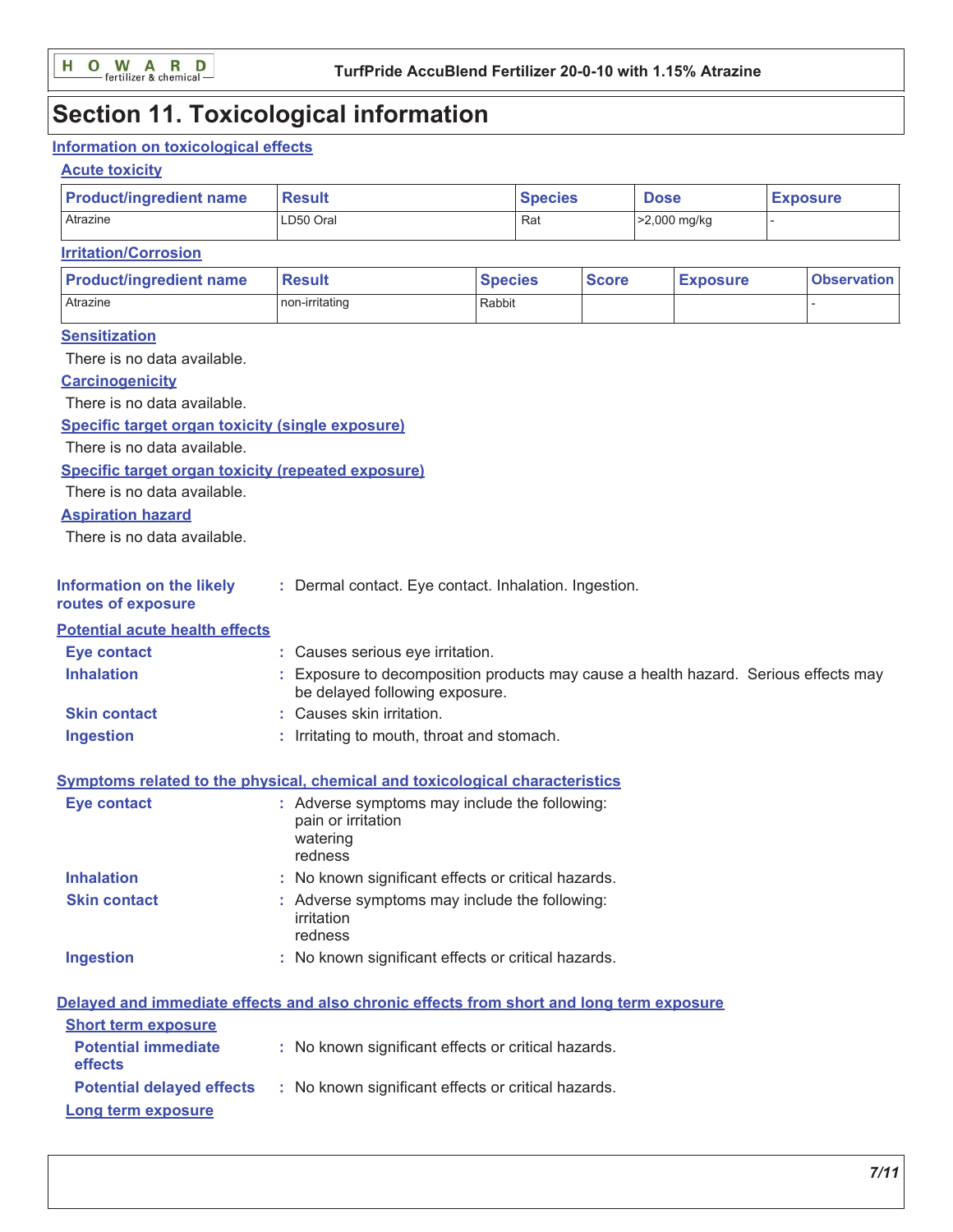# Section 11. Toxicological information

| <b>Potential immediate</b><br><b>effects</b> | : No known significant effects or critical hazards. |
|----------------------------------------------|-----------------------------------------------------|
| <b>Potential delayed effects</b>             | : No known significant effects or critical hazards. |
| <b>Potential chronic health effects</b>      |                                                     |
| <b>General</b>                               | : No known significant effects or critical hazards. |
| <b>Carcinogenicity</b>                       | : No known significant effects or critical hazards. |
| <b>Mutagenicity</b>                          | : No known significant effects or critical hazards. |
| <b>Teratogenicity</b>                        | : No known significant effects or critical hazards. |
| <b>Developmental effects</b>                 | : No known significant effects or critical hazards. |
| <b>Fertility effects</b>                     | : No known significant effects or critical hazards. |

## **Numerical measures of toxicity**

## **Acute toxicity estimates**

| Route | value        |
|-------|--------------|
| Oral  | >5,000 mg/kg |

# **Section 12. Ecological information**

## **Toxicity**

| <b>Product/ingredient name</b>                                 | <b>Result</b>                       | <b>Species</b>                                                                    | <b>Exposure</b> |
|----------------------------------------------------------------|-------------------------------------|-----------------------------------------------------------------------------------|-----------------|
| Sulfur                                                         | Acute LC50 4.5 ppm Fresh water      | Fish - Oncorhynchus mykiss                                                        | 96 hours        |
| Atrazine                                                       | Chronic NOEC >6 mg/L Fresh water    | Crustaceans - Cladocera                                                           | 21 days         |
| urea<br>potassium sulfate<br>ammonium sulfate<br>iron granusol | Acute EC50 0.042 mg/L Fresh water   | Algae - Pseudokirchneriella subcapitata -<br>Exponential growth phase             | 72 hours        |
|                                                                | Acute LC50 4 µg/L Fresh water       | Crustaceans - Mesocyclops hyalinus -<br>Adult                                     | 48 hours        |
| diafill                                                        | Acute LC50 21.8 µg/L Fresh water    | Daphnia - Daphnia magna - Neonate                                                 | 48 hours        |
| ag sorb                                                        | Acute LC50 2.36 µg/L Fresh water    | Fish - Cirrhinus mrigala                                                          | 96 hours        |
| filler                                                         | Chronic NOEC 0.005 mg/L Fresh water | Algae - Pseudokirchneriella subcapitata -<br>Exponential growth phase             | 72 hours        |
|                                                                | Chronic NOEC 45 µg/L Marine water   | Crustaceans - Acanthomysis costata -<br>Juvenile (Fledgling, Hatchling, Weanling) | 21 days         |
|                                                                | Chronic NOEC 1.7 mg/L Fresh water   | Daphnia - Daphnia magna - Neonate                                                 | 21 days         |
|                                                                | Chronic NOEC 26 µg/L Fresh water    | Fish - Jordanella floridae                                                        | 100 days        |

## **Persistence and degradability**

There is no data available.

## **Bioaccumulative potential**

| <b>Product/ingredient name</b>                                              | LogP <sub>ow</sub>                                  | <b>BCF</b> | <b>Potential</b> |  |  |  |
|-----------------------------------------------------------------------------|-----------------------------------------------------|------------|------------------|--|--|--|
|                                                                             |                                                     |            |                  |  |  |  |
| <b>Mobility in soil</b><br><b>Soil/water partition</b><br>coefficient (Koc) | $\therefore$ There is no data available.            |            |                  |  |  |  |
| <b>Other adverse effects</b>                                                | : No known significant effects or critical hazards. |            |                  |  |  |  |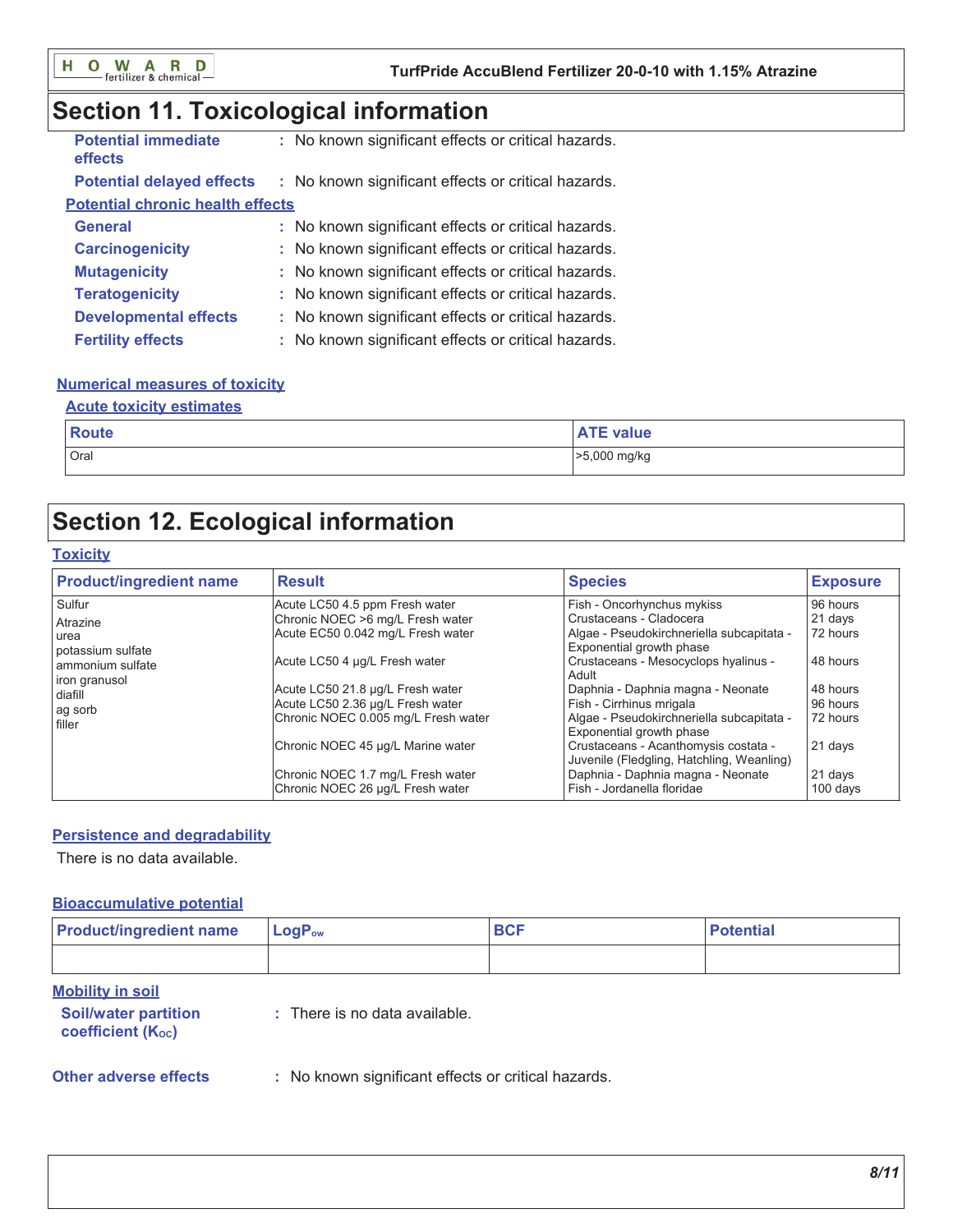

# **Section 13. Disposal considerations**

**Disposal methods** 

: The generation of waste should be avoided or minimized wherever possible. Disposal of this product, solutions and any by-products should comply with the requirements of environmental protection and waste disposal legislation and any regional local authority requirements. Dispose of surplus and non-recyclable products via a licensed waste disposal contractor. Waste should not be disposed of untreated to the sewer unless fully compliant with the requirements of all authorities with jurisdiction. Waste packaging should be recycled. Incineration or landfill should only be considered when recycling is not feasible. This material and its container must be disposed of in a safe way. Care should be taken when handling empty containers that have not been cleaned or rinsed out. Empty containers or liners may retain some product residues. Avoid dispersal of spilled material and runoff and contact with soil, waterways, drains and sewers.

# **Section 14. Transport information**

|                                      | <b>DOT Classification</b> | <b>IMDG</b>       | <b>IATA</b>       |
|--------------------------------------|---------------------------|-------------------|-------------------|
| <b>UN number</b>                     |                           |                   |                   |
| <b>UN proper</b><br>shipping name    | NON-DOT regulated         | NON-DOT regulated | NON-DOT regulated |
| <b>Transport</b><br>hazard class(es) |                           |                   |                   |
| <b>Packing group</b>                 |                           |                   |                   |
| <b>Environmental</b><br>hazards      | <b>No</b>                 | No.               | No.               |
| <b>Additional</b><br>information     |                           |                   |                   |

**AERG:** 

Special precautions for user : Transport within user's premises: always transport in closed containers that are upright and secure. Ensure that persons transporting the product know what to do in the event of an accident or spillage.

**Transport in bulk according : Not available.** to Annex II of MARPOL 73/78 and the IBC Code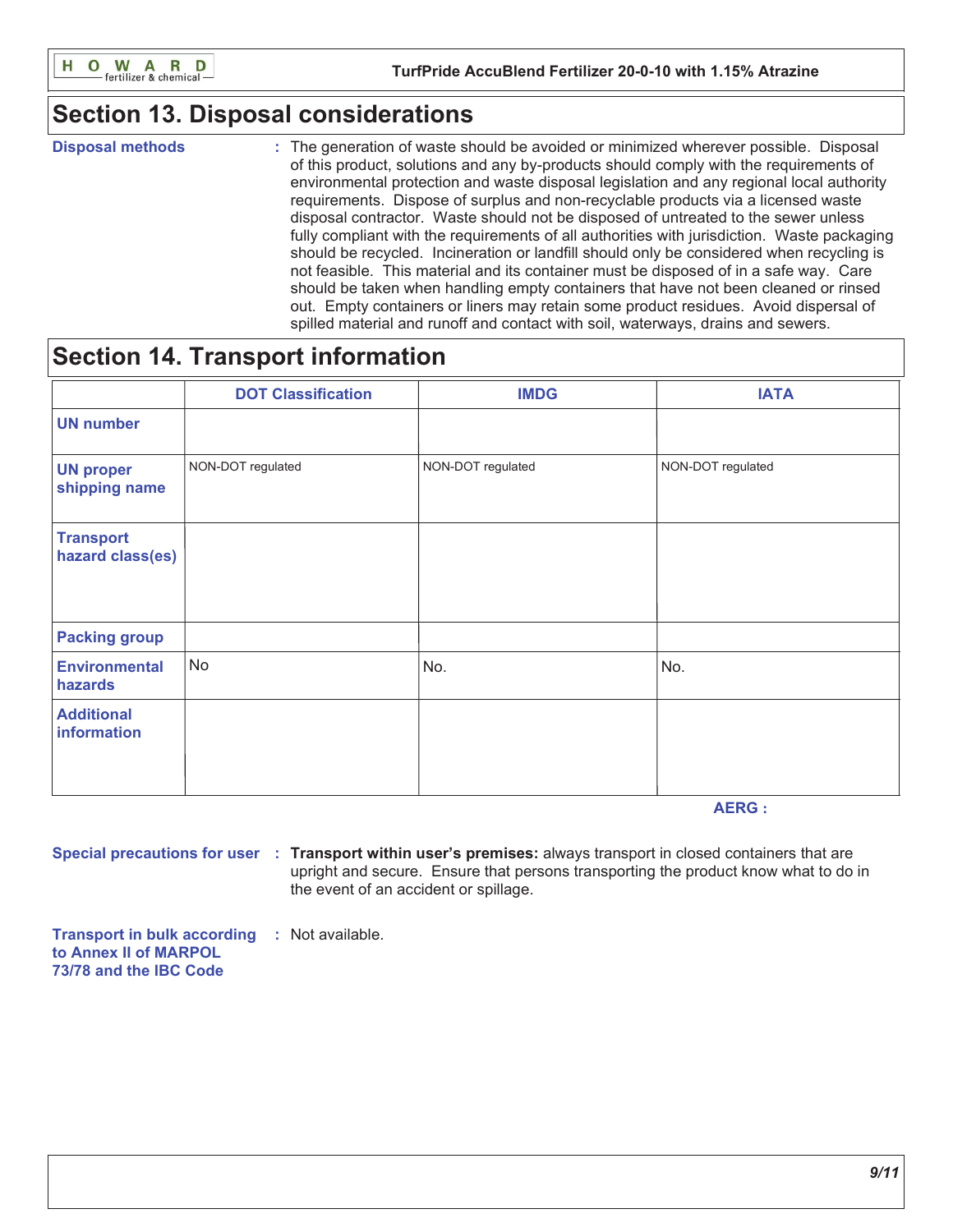O W A R D<br>
Fertilizer & chemical н

# **Section 15. Regulatory information**

| <b>U.S. Federal regulations</b>                                                   | TSCA 8(a) CDR Exempt/Partial exemption: Not determined<br>United States inventory (TSCA 8b): Not determined.<br>Clean Water Act (CWA) 307: Not determined<br>Clean Water Act (CWA) 311: Not determined |
|-----------------------------------------------------------------------------------|--------------------------------------------------------------------------------------------------------------------------------------------------------------------------------------------------------|
| <b>Clean Air Act Section 112</b><br>(b) Hazardous Air<br><b>Pollutants (HAPS)</b> | : Not listed                                                                                                                                                                                           |
| <b>Clean Air Act Section 602</b><br><b>Class I Substances</b>                     | : Not listed                                                                                                                                                                                           |
| <b>Clean Air Act Section 602</b><br><b>Class II Substances</b>                    | : Not listed                                                                                                                                                                                           |
| <b>DEA List I Chemicals</b><br>(Precursor Chemicals)                              | : Not listed                                                                                                                                                                                           |
| <b>DEA List II Chemicals</b><br><b>(Essential Chemicals)</b>                      | : Not listed                                                                                                                                                                                           |
| <b>SARA 302/304</b>                                                               |                                                                                                                                                                                                        |
| <b>Composition/information on ingredients</b>                                     |                                                                                                                                                                                                        |
| No products were found.                                                           |                                                                                                                                                                                                        |
| <b>SARA 304 RQ</b>                                                                | : Not applicable.                                                                                                                                                                                      |
| <b>SARA 311/312</b>                                                               |                                                                                                                                                                                                        |
| <b>Classification</b>                                                             | chronic health hazard                                                                                                                                                                                  |
|                                                                                   |                                                                                                                                                                                                        |

## **Composition/information on ingredients**

| <b>Name</b>                                                 | $\frac{9}{6}$                             | <b>Fire</b>                           | <b>Sudden</b><br><b>hazard</b> release of<br><b>pressure</b> | <b>Reactive</b>                      | Immediate<br>(acute)<br>health<br>hazard | <b>Delayed</b><br>(chronic)<br>health<br>hazard |
|-------------------------------------------------------------|-------------------------------------------|---------------------------------------|--------------------------------------------------------------|--------------------------------------|------------------------------------------|-------------------------------------------------|
| Sulfur<br>Atrazine<br>potassium sulfate<br>ammonium sulfate | $2 - 6$<br>1.15<br>$10 - 30$<br>$10 - 30$ | <b>No</b><br><b>No</b><br>l No<br>No. | No.<br>No<br>No<br>No.                                       | No.<br><b>No</b><br><b>No</b><br>No. | No.<br>No<br>No<br>No                    | No.<br>Yes<br>No<br>No.                         |

## **SARA 313**

|                                           | l Product name | <b>CAS number</b> | $\frac{6}{6}$ |
|-------------------------------------------|----------------|-------------------|---------------|
| <b>Form R - Reporting</b><br>requirements |                |                   |               |
| <b>Supplier notification</b>              |                |                   |               |

SARA 313 notifications must not be detached from the SDS and any copying and redistribution of the SDS shall include copying and redistribution of the notice attached to copies of the SDS subsequently redistributed.

## **State regulations**

| <b>Massachusetts</b> | : The following components are listed: Sulfur |
|----------------------|-----------------------------------------------|
|----------------------|-----------------------------------------------|

- : None of the components are listed. **New York**
- **New Jersey**
- : The following components are listed: Sulfur;
- Pennsylvania
- : The following components are listed: Sulfur;
- **California Prop. 65**

No products were found.